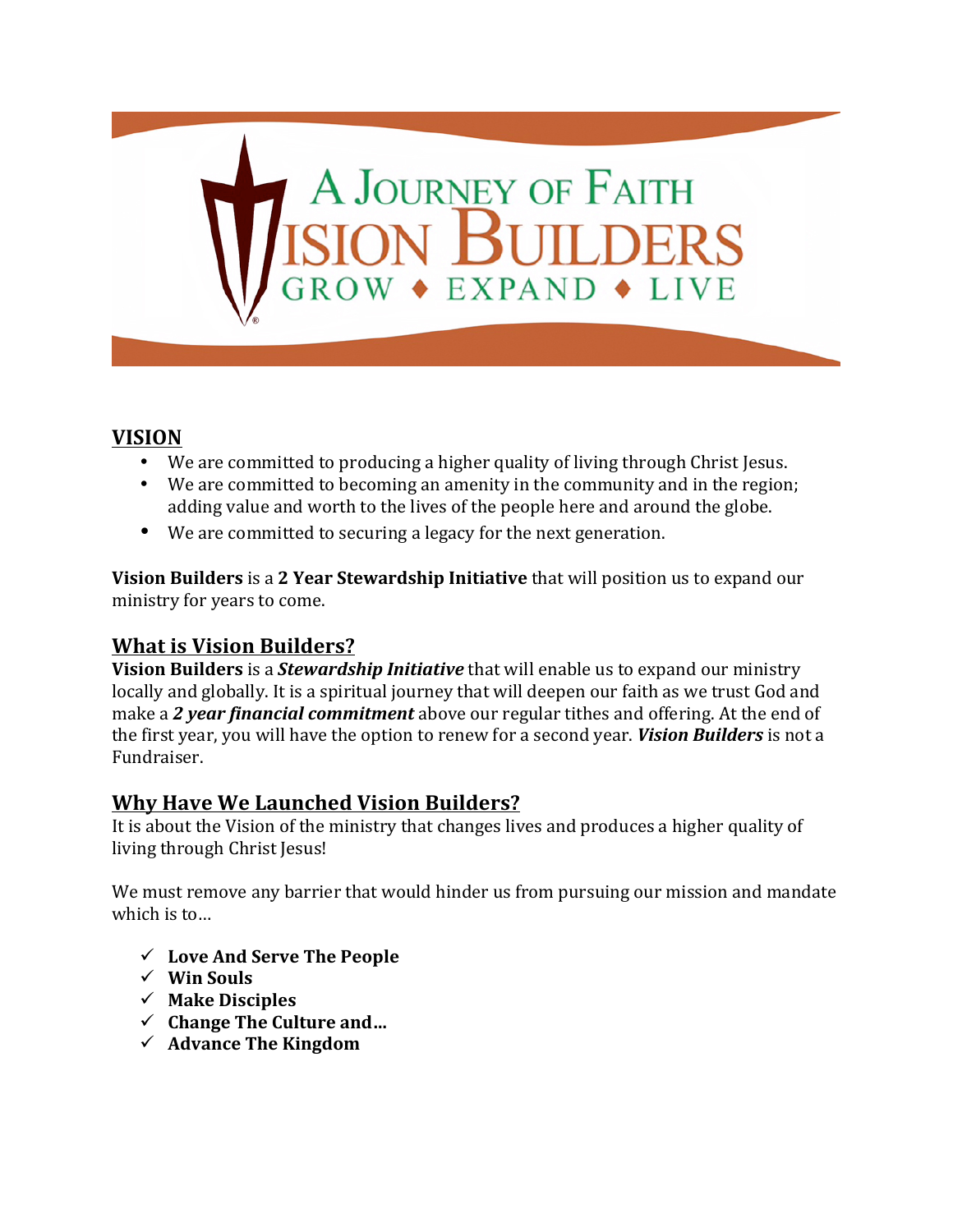# **When was Vision Builders launched?**

Vision Builders was launched in September of 2014. We are walking in full faith and standing on the promises of God.

# Are there alternative Giving options?

- Your monetary commitments are a private matter between you and God.
- You may choose to give a large gift instead of giving over a 2-year period.
- You may feel led to pay the entire pledge amount at one time.
- You may want to give monthly, weekly, or during the feast celebrations.
- We encourage you to always be led by the Holy Spirit in how you should give.

## **You may also choose to join with us as we cheerfully give to the following:**

- The Feast of Passover April  $05<sup>th</sup>$ , 2015 (\$1,000 Goal Per Household)
- The Feast of Pentecost May  $20<sup>th</sup>$ , 2015 (\$500 Goal Per Household)
- The Feast of Tabernacle October  $4<sup>th</sup>$ , 2015 (\$1,000 Goal Per Household)

# **OUR GOAL IS \$1,500,000.00**

We have an expectation that God will do exceedingly and abundantly more than we could ask or think…

- This is a commitment above our tithes and offerings.
- Our plan is to have 1000 plus families make a commitment to give a minimum of \$100 A MONTH over the next 2 years.

#### PLEASE DO NOT FEEL THAT YOU ARE LIMITED TO THE MININUM SEED. YOU CAN SOW *AS MUCH AS YOU DESIRE! THERE IS NO CAP ON WHAT YOU CAN SOW!*

#### We encourage you to seek the Lord about Determining Your Commitment...

#### *<i>II* Corinthians 9:7-8 (NLT)

*You must make up your own mind as to how much you should give. Don't give reluctantly or in* response to pressure. For God loves the person who gives cheerfully. And God will generously *provide all you need. Then you will always have everything you need and plenty left over to* share with others.

# **SACRIFICE**

- We are committed to producing a Higher Quality of Living Through Christ Jesus.
- Seeing our ministry reach out and expanded from what we do will require sacrifice.
- Realize that both the magnitude of the challenge and the responsibility that is ours to lead New Birth Savannah into God's preferred future! God is waiting for us to lead the church by stepping out on faith.

We hope you have a genuine willingness to give up something you love for something you love more – the Kingdom of God and see people's lives affected for the better. That is the motivation behind our commitment.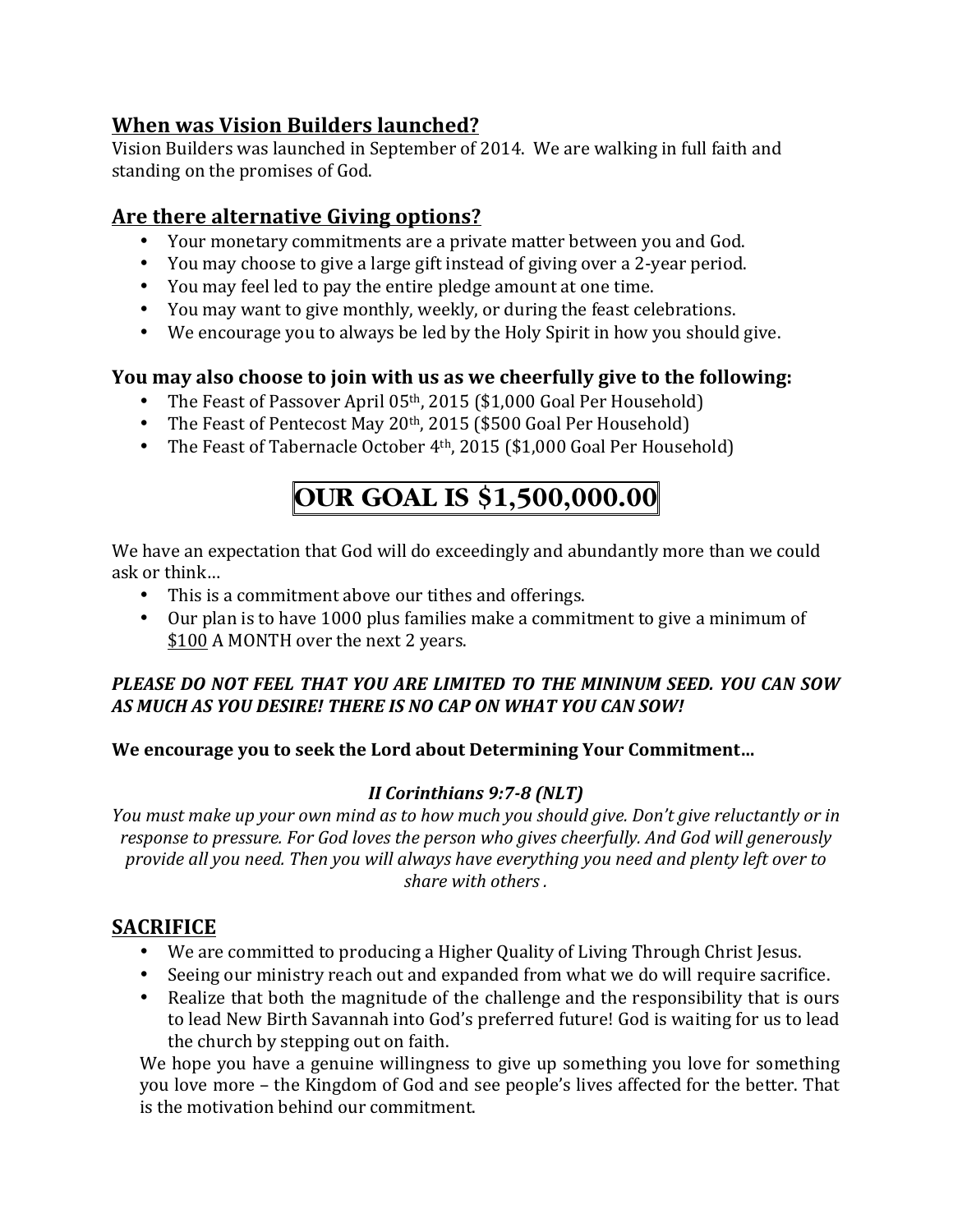## **COMMITTMENT**

- Re-surrender The Reality is this...God owns it all!
- Seek the Lord In Prayer!
- Stand on what you hear Him say!
- Respond and obey to what you hear Him say in FAITH!

#### Let God take it from there...

#### *You* can become a part of Vision Builders through three (3) simple options...

## **OPTION #1 -**

You can become a **Vision Builder** in less than 30 seconds for modern conveniences:

- Download the *Pushpay* App on your Smartphone.
- **Go to Apple Store for iPhone Devices**
- **Go to Google Play for Android Devices**



Setup **Recurring Giving** for monthly giving in a few easy steps:

- Open *Pushpay* on you **iPhone** or **Android** Device
- Choose *New Birth Savannah*
- Select *Recurring Payment*
- *Set the dates* you want to give
- *Enter how much* you want to give and select *Vision Builders*
- *Enter your passcode* to approve. *Done!*

# **OPTION #2 -**

Setup for **ONE TIME GIFT** through **PUSH PAY...** 

- Select **RECURRING PAYMENTS...**
- Select *NEW BIRTH SAVANNAH*…
- Select ONE TIME GIFT...
- Enter the **AMOUNT** you wish to sow...
- Select *VISION BUILDERS*...
- Enter your payment information
- Press *GIVE…*
- And you're done!

#### **OPTION** #3 –

If you want to sow a **One Time Gift** or a **Monthly Gift** but do not wish to use **Push Pay**, you can do one of the following: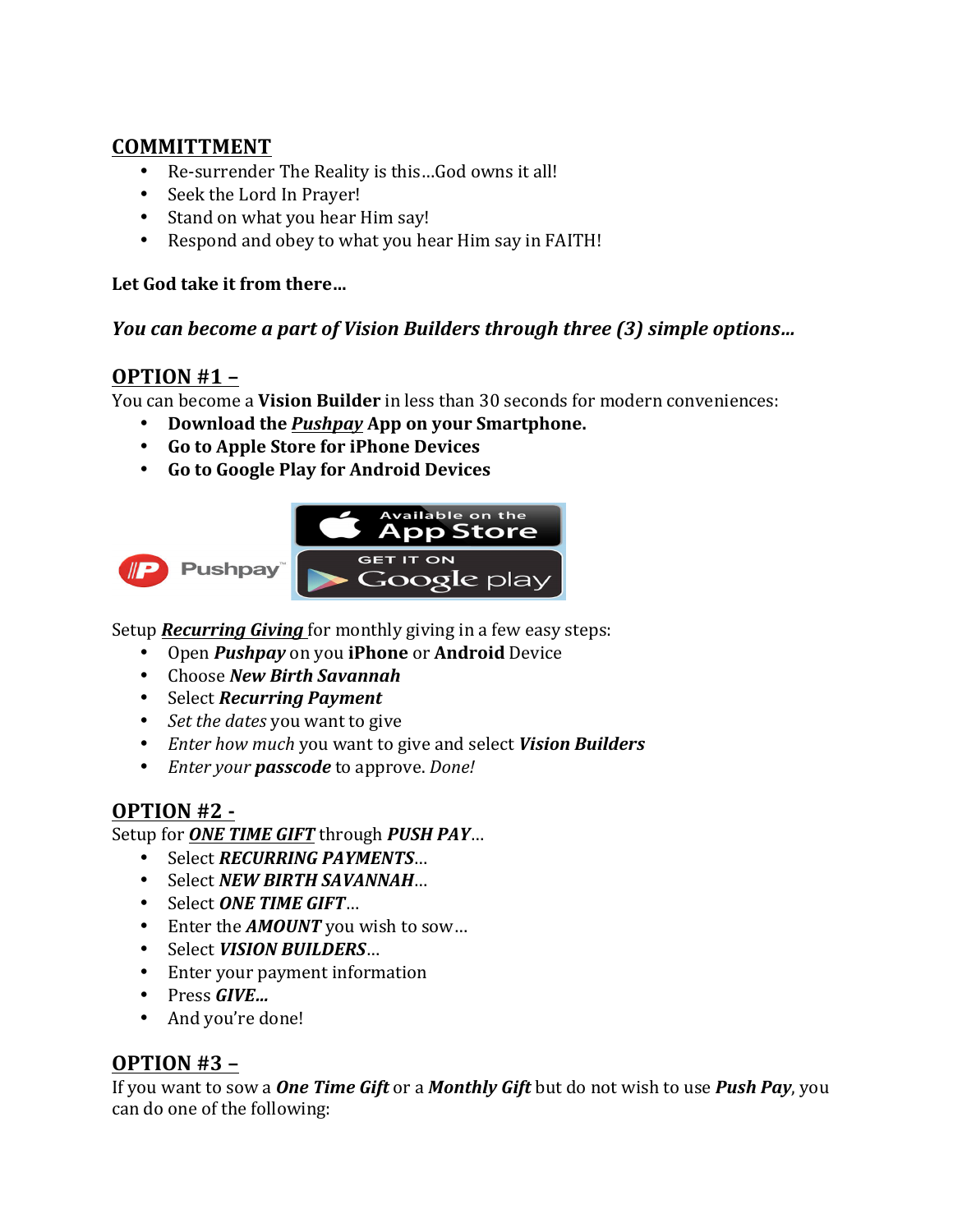

You can send a Check or Money Order. All Checks / Money Orders should be made payable to: **NEW BIRTH SAVANNAH**. Please note in the "Memo Section" of your Check or Money Order (Vision Builders).

You can mail your gifts to the following address:

**New Birth Savannah Church c/o VISION BUILDERS 122 Pipemakers Circle Suite 202 Pooler, GA 31322**

# **RESULTS**

- Creating a lasting financial legacy for generations to come
- Land Acquisition
- Building Construction and Expansion
- Media Equipment for Local and Global Outreach
- Student Ministry Facility (After School & Summer Camp Program)
- Market Place Training Facility to Equip Business and Ministry Leaders
- State of the Art Development Center to include:
- Meeting Spaces, Classrooms as well as a Commercial Kitchen

These results will help us produce a higher quality of living through Christ Jesus...Locally and Globally!

# **Creative Strategies For Giving**

- Delayed Expenditures
- Income Producing Assets
- Sale of Assets
- Charitable Giving Resources
- Corporate Gifts
- $\bullet$  Gifts in Kind/Appreciable Assets
- Giving by Teams